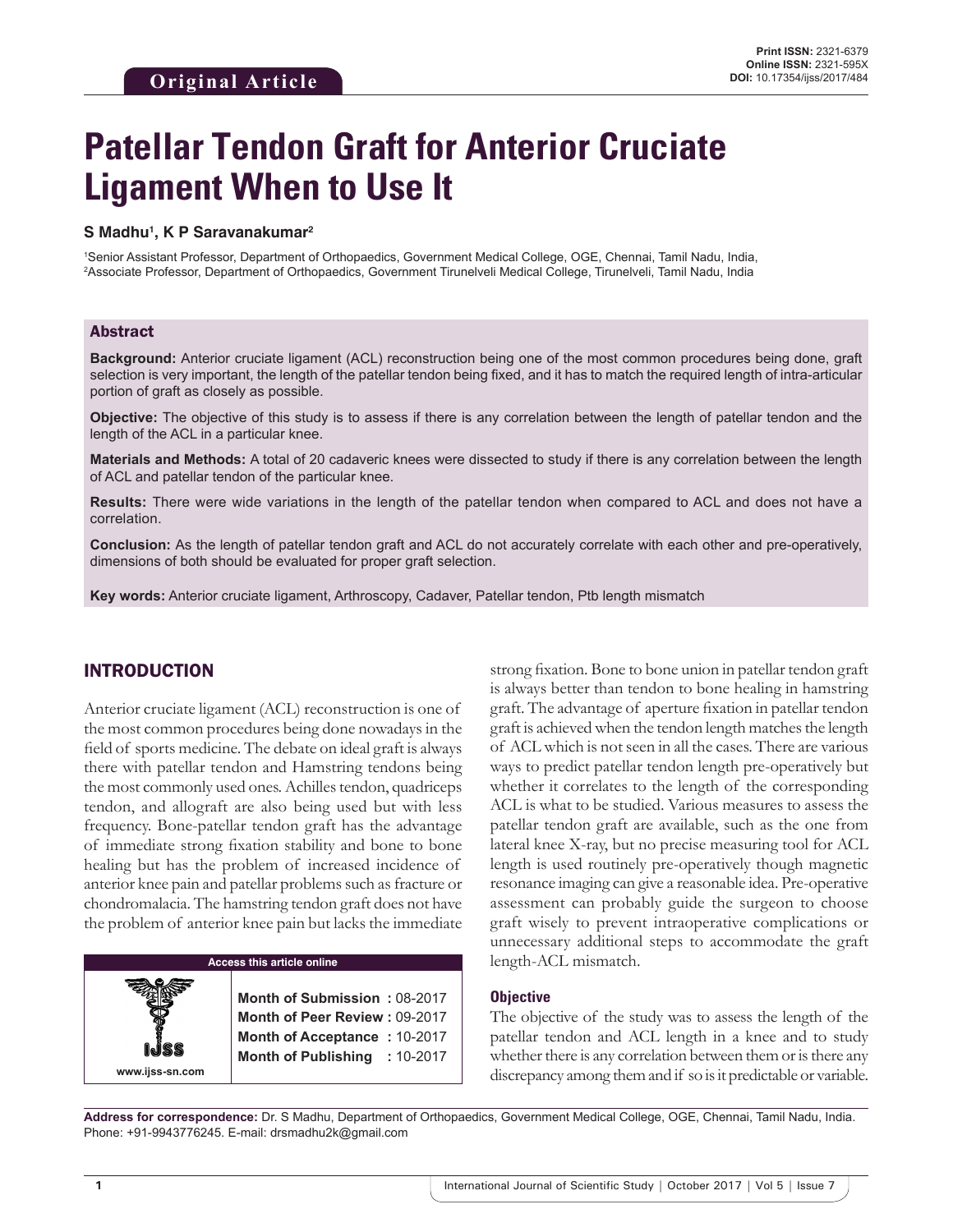### MATERIALS AND METHODS

It was a cross-sectional type of the study. A total of 20 well-preserved adult cadaveric knees in the Department of Anatomy, Government Madurai Medical College, were taken up for the study. The cadaveric knees were dissected using a longitudinal midline incision, subcutaneous tissue dissected, and the patellar tendon was identified and delineated. The length and width at the midpoint of the patellar tendon were measured using a compass with the knee in 90° flexion, and then, medial parapatellar arthrotomy was done, and ACL was identified from tibial attachment to femoral attachment. Then, its length was measured similarly using a compass, and the results were tabulated and analyzed.

### RESULTS

A total of 20 knees were dissected and the length and width of the patellar tendon and ACL were measured. The results of the study and analysis are given as follows. Table 1 shows the lengths of ACL compared against the length of the patellar tendon and their differences in each knee. Table 2 shows the pearson correlation statistics between lenghths of ACL and patellar tendon.

There is no significant correlation between length of the patellar tendon and length of the ACL at  $P > 0.05$  and Pearson correlation ( $r = 0.399$ ,  $P = 0.081$ ). Limitation of the study was its small sample size.

#### **DISCUSSION**

Patellar tendon graft initially was the gold standard graft for all ACL reconstruction initially. With the usage of Hamstring grafts, the popularity of bone-patellar tendonbone (BTB) graft has gradually declined but is still used by those who prefer it anyway. The advantages of the patellar tendon graft are the strong bone to bone fixation it provides with interference screw fixation. The strong bone to bone fixation achieved by interference screws is unparalleled by other fixation techniques which can facilitate early rehabilitation which is very important in the outcome of the procedure. Aperture fixation as achieved in patellar tendon graft has been shown to be biomechanically superior than suspensory fixation. The common problems encountered in harvesting the patellar tendon graft are patellar fracture and post-operative anterior knee pain. Some studies have even demonstrated residual quadriceps weakness though it seems to improve gradually over a period of time. Patella Baja also has been described in some studies as a postoperative complication but has not been substantiated well

| <b>Table 1: Results</b>          |                                    |                   |
|----------------------------------|------------------------------------|-------------------|
| Length of the patellar<br>tendon | Versus length of the<br><b>ACL</b> | <b>Difference</b> |
| 4.7                              | 3.4                                | 1.3               |
| 4.6                              | 3.0                                | 1.6               |
| 3.85                             | 2.7                                | 1.15              |
| 4.2                              | 2.7                                | 1                 |
| 4.0                              | 3.0                                | 1                 |
| 4.05                             | 3.2                                | 0.85              |
| 5.0                              | 3.0                                | 2                 |
| 5.0                              | 2.7                                | 2.3               |
| 5.15                             | 3.4                                | 1.75              |
| 5.3                              | 3.4                                | 1.9               |
| 4.3                              | 2.8                                | 1.5               |
| 4.3                              | 2.8                                | 1.5               |
| 4.3                              | 3.2                                | 1.1               |
| 4.3                              | 3.0                                | 1.3               |
| 3.95                             | 3.1                                | 0.85              |
| 3.95                             | 3.2                                | 0.75              |
| 4.2                              | 2.9                                | 1.3               |
| 4.3                              | 2.7                                | 1.6               |
| 4.4                              | 3.0                                | 1.4               |
| 4.8                              | 3.3                                | 1.5               |

ACL: Anterior cruciate ligament

| <b>Table 2: Statistical analysis correlation</b> |                 |                                 |  |
|--------------------------------------------------|-----------------|---------------------------------|--|
|                                                  | patellar tendon | Length of the Length of the ACL |  |
| Length of the patellar tendon                    |                 |                                 |  |
| Pearson correlation                              |                 | 0.399                           |  |
| Significant (two-tailed)                         |                 | 0.081                           |  |
| N                                                | 20              | 20                              |  |

ACL: Anterior cruciate ligament

in other studies. The problem of anterior knee pain can be minimized by carefully resuturing the paratenon after graft harvest. Patellar fracture and damage to the chondral surface can be prevented by careful surgical technique. The width of the patellar tendon is usually adequate so as the central one-third is adequate to provide a graft with a width of at least 8 mm. The patellar tendon graft is usually slightly long and to facilitate fixation the femoral bone plug has to be slightly advanced in the tunnel or has to be flipped on the tibial side to achieve bone to bone fixation by interference screws, but again the concept of aperture fixation is lost and hence its advantages. If the advantage of rigid bony fixation and aperture fixation is lost, then Hamstring tendon graft with less donor site morbidity has an advantage over the BTB graft. Aglietti *et al.*<sup>1</sup> found that with good surgical technique results with PTB and hamstring grafts are the same. Colombet and Bouguennec<sup>2</sup> described that suspensory fixation with PTB graft had good results. Aune *et al.*3,4 showed interference screw fixation to be better with PTB than hamstring tendons. Twisting of PTB graft does not have predictable effect on graft force.